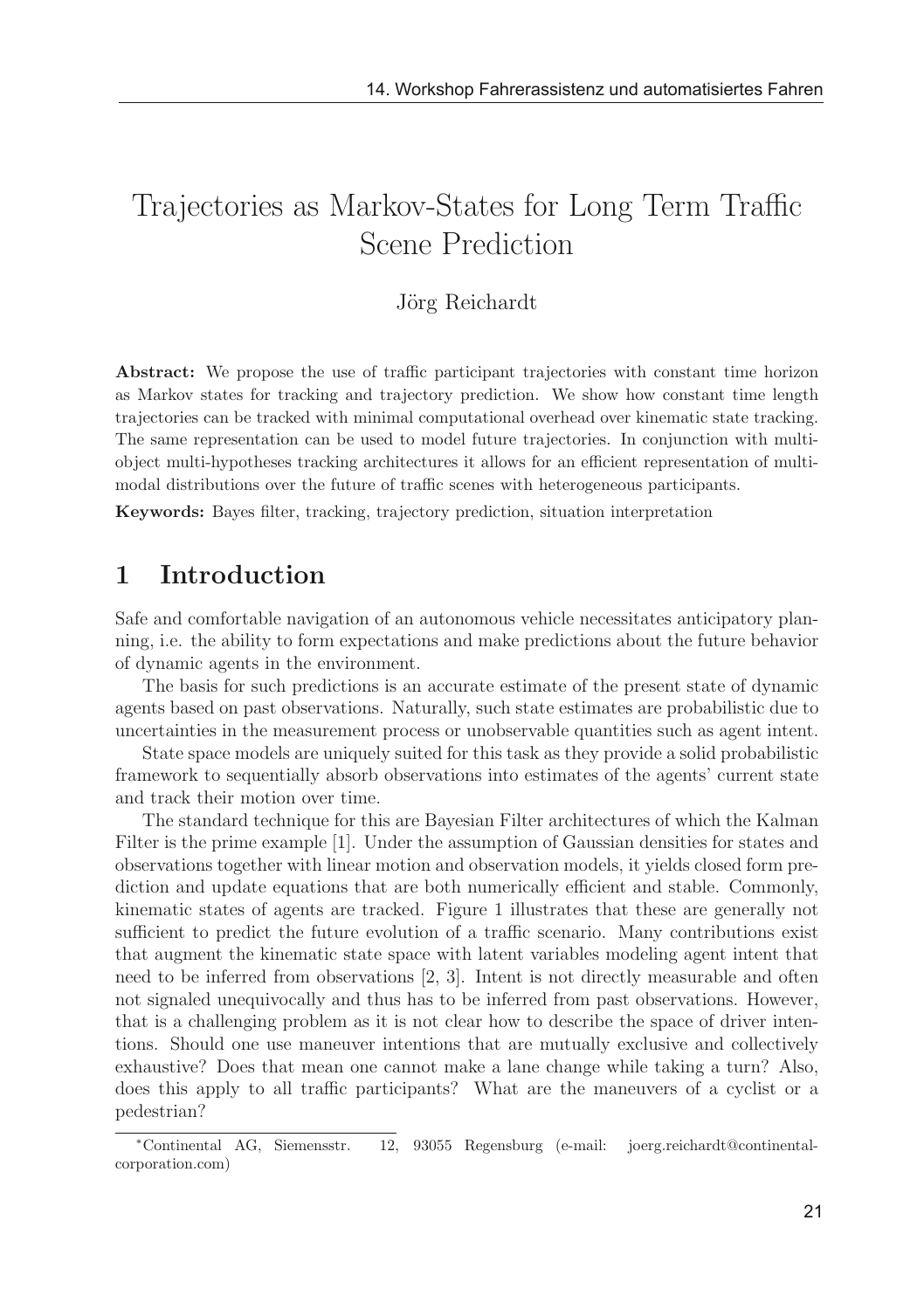Since all the obtainable information about a driver's intent must be in its past behavior, i.e. its past trajectory, it is tempting to simply maintain a list of past kinematic states and infer driver intent on the fly based on this "historic" data. Note that a list of past states is not the same as a list of past observations - state tracking algorithms disentangle the uncertain data associations that arise in multi-object tracking giving unique physical objects unique tracking ids without which single object trajectories cannot be formed.

While promising, using such lists has the obvious drawback of being both memory and compute intensive. This is particularly the case when tracking multiple objects with multihypotheses tracking algorithms that potentially maintain hundreds of data association hypotheses in order to be able to track effectively through clutter and occlusion [4, 5, 6]. Since each data association hypothesis effectively represents a different history, one would have to maintain hundreds of lists of past kinematic states.

We seize upon the idea of taking the trajectory of an object as the basis for predicting its future motion. However, instead of maintaining a list of kinematic states, we promote an object's past trajectory over a constant time horizon  $\Delta t$  to its Markov state. We assume  $\Delta t \gg \delta t$ , i.e. much larger than the cycle time  $\delta t$  at which new measurements are obtained and the filter updates are executed. The compatibility of tracked past and hypothesised future trajectory in the light of current evidence then plays the decisive role in estimating the probability of future trajectories.



Figure 1: Top: Given only kinematic states, each vehicle has 2 plausible path options, resulting in a total of 4 equally likely future scenarios for the traffic scene. Middle and Bottom: With past trajectories given, the uncertainty about future scenarios may be largely resolved.

Our contribution is outlined as follows: we introduce a parametric trajectory representation and corresponding linear motion and observation models for its parameters, which, together with Gaussian densities over parameters, yield closed form Kalman update equations. We show that the parameters of this representation have a spatial interpretation. We then employ this representation in predicting future trajectories and finally demonstrate how this representation can be integrated into a multi-hypotheses tracking frame-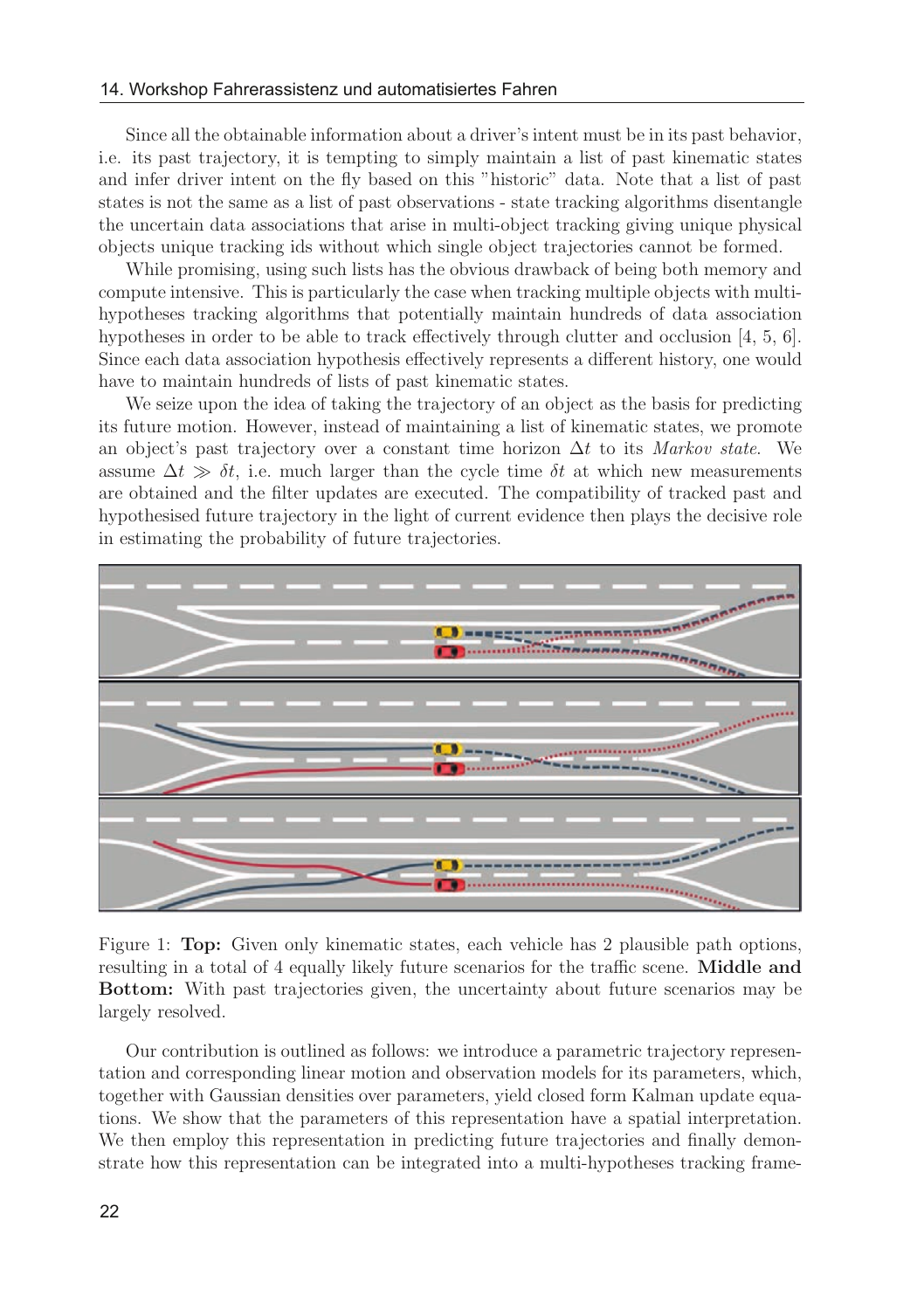work that permits the estimation of multi-modal mixture distributions over the futures of entire traffic scenarios.

It is understood that all results presented are elementary and as such are not new. However, we feel that the exposition unifies a number of existing ideas and possibly provides a fresh perspective and novel synthesis that may still be of interest.

#### 2 Trajectory Tracking

In contrast to paths, which are curves in space, trajectories are curves in space and time. The proposed parameterization rests on separating these into a set of fixed basis functions of time only, and a parameterization that has spatial semantics.

We choose a set of  $n+1$  fixed basis functions  $\phi_k(\tau) : \mathbb{R} \to \mathbb{R}$  to describe a trajectory in each of d dimensions of space. We differentiate in  $\tau \in \mathbb{R}$  a re-scaled time variable that denotes time along a tracked past trajectory with  $\tau = 0$  corresponding to  $t - \Delta t$  and  $\tau = 1$  corresponding to t. It is convenient to introduce  $\Phi(\tau) \in \mathbb{R}^{n+1}$  as the vector of basis functions  $\Phi(\tau)=[\phi_0(\tau), \phi_1(\tau), \phi_2(\tau), \cdots, \phi_n(\tau)]$  evaluated at  $\tau$ .

Next, we introduce our state vector  $\mathbf{x}_t \in \mathbb{R}^{(n+1)d}$ . We can generate any point  $\mathbf{c}_t(\tau) \in \mathbb{R}^d$ on a trajectory from linear combinations of the basis functions  $\mathbf{c}_t(\tau) = (\mathbf{\Phi}^T(\tau) \otimes \mathbf{I}_d)\mathbf{x}_t$ and thus identify our state variables as the coefficients of this linear combination. Here  $\mathbf{I}_d$  is a  $d \times d$  identity matrix and ⊗ denotes the Kronecker product that simply distributes our basis functions across the  $d$  spatial dimensions. An agent's current position at time  $t$ will be  $\mathbf{c}_t(1)$  and an agent's position at time  $t - \Delta t$  will be  $\mathbf{c}_t(0)$ .

It is instructive to interpret the entries in our state vector  $\mathbf{x}_t$  as *control points*, i.e. as having spatial semantics. Separated into individual coordinates and basis vectors  $e_i$  of the  $d$  dimensional space we have (dropping the index  $t$  for brevity):

$$
\mathbf{c}(\tau) = \sum_{i=1}^{d} \sum_{k=0}^{n} \phi_k(\tau) x_{kd+i} \mathbf{e}_i = \sum_{k=0}^{n} \phi_k(\tau) \mathbf{p}_k
$$

Thus, a trajectory can also be interpreted as a weighted combination of  $(n + 1)$  control points  $\mathbf{p}_k$  with weights that vary with time via the basis functions. The first d entries in  $\mathbf{x}_t$  correspond to  $\mathbf{p}_0$ , the second d entries correspond to  $\mathbf{p}_1$ , etc. If we arrange the control points as the rows of a matrix  $\mathbf{P} \in \mathbb{R}^{(n+1) \times d}$  we can write most succinctly:

$$
\mathbf{c}(\tau) = \mathbf{\Phi}^{\mathrm{T}}(\tau)\mathbf{P}
$$

We thus have a compact representation of a trajectory in terms of its control points. We will make use of all notations introduced in our further discussion. We stress the importance of having a parameterization that has spatial semantics: Trajectory prediction and scenario prediction in particular are about the interaction of curves extending through time and space with purely spatial features. Hence, a common footing can provide the basis for effectively modelling the interactions of trajectories and the static environment.

We are free in our choice of basis functions and can even learn them from data. A classical choice are monomials  $\phi_k = \tau^k$ . Then, we are effectively using a Taylor expansion of the trajectory in each spatial dimension. This provides provable limits on the approximation error if we are able to establish limits on the higher derivatives. This is possible for physical agents due to physical constraints. We can further express preference for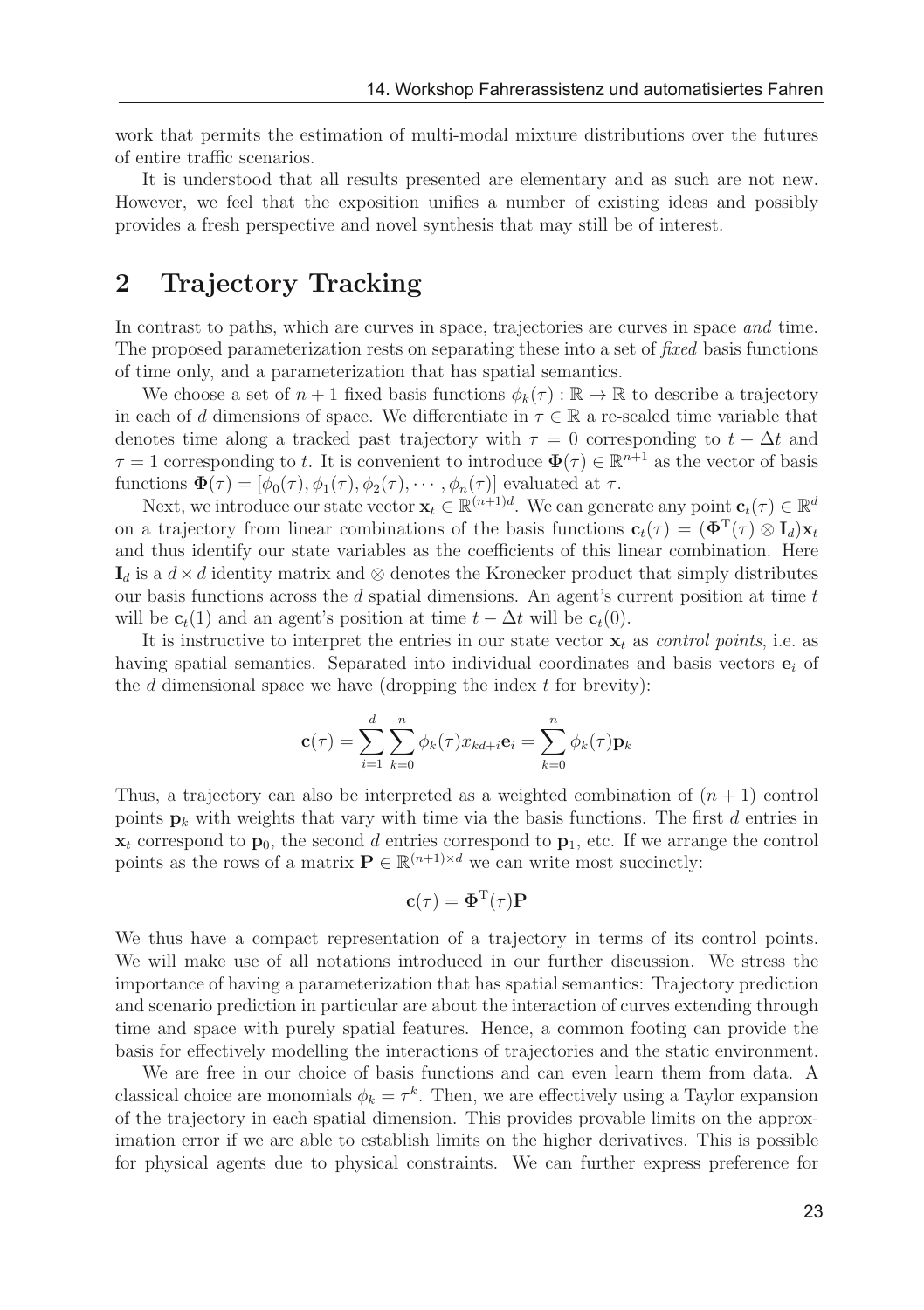comfortable trajectories by placing zero mean priors on the value of the coefficients corresponding to jerk and higher derivatives [7, 8, 9]. We denote the vector of monomial basis functions by  $\Phi_{\mathcal{M}}(\tau)$ . Another classical choice is to use Bernstein Polynomials, effectively using Bézier curves as trajectory/state representation  $[10, 11, 12, 13]$ . The corresponding vector of Bernstein Polynomials is  $\Phi_B^T(\tau) = \Phi_M^T(\tau)M$  with  $M \in \mathbb{Z}^{(n+1)\times (n+1)}$  defined as [14]:

$$
M_{ij} = \begin{cases} \binom{n}{j-1} \binom{n-j+1}{i-j} (-1)^{((i+j) \mod 2)} & \text{if } j \le i \\ 0 & \text{otherwise} \end{cases}
$$
 (1)

This choice renders the location of the control points especially intuitive with  $\mathbf{p}_0$  and  $\mathbf{p}_n$ always at the end points,  $\mathbf{p}_0 - \mathbf{p}_1$  and  $\mathbf{p}_n - \mathbf{p}_{n-1}$  tangent to the trajectory at the endpoints and the entire trajectory confined to the convex hull of the control points.

Figure 2 shows an example of such a trajectory representation with Bernstein Polynomials as basis functions.

Due to fixed basis functions, we have a linear observation model for  $c_t(\tau)$  and its time derivatives by construction. Our formalism allows to make observations of the trajectory at any point in time. However, for tracking applications, we are most interested in the observation model at  $\tau = 1$ , the end of the trajectory at current time t. The natural observable is of course  $c_t(\tau)$  and its derivatives with respect to time, i.e. velocities and accelerations. Due to our re-scaling of time, we have  $dt = \Delta t d\tau$ :

$$
\frac{\mathrm{d}^n}{\mathrm{d}t^n} \mathbf{c}_t(\tau) = \underbrace{\frac{1}{(\Delta t)^n} \left( \frac{\mathrm{d}^n}{\mathrm{d}\tau^n} \mathbf{\Phi}^{\mathrm{T}}(\tau) \otimes \mathbf{I}_d \right)}_{\mathbf{H}_n(\tau)} \mathbf{x}_t \tag{2}
$$

This amounts to a constant observation matrix for every value of  $\tau$  that can be easily combined. For example, let us assume we are observing an object's position  $x, y$  and velocity  $v_x, v_y$  organized in an observation vector  $\mathbf{o}_t = [x, y, v_x, v_y]$ , the corresponding linear observation model **H** is then given by stacking the rows of  $H_0$  and  $H_1$  from above. The corresponding observation noise R can then be used to reflect measurement noise.

Let us stress the benefits of linearity at this point. To determine the  $n + 1$  linear coefficients necessary for our state representation, only  $n + 1$  linear measurements at arbitrary times  $\tau$  are necessary. For example, using  $n + 1 = 6$  polynomial basis functions, obtaining position, velocity and acceleration at start and end point completely determines the entire trajectory in between. This effectively corresponds to a two point Taylor expansion of the trajectory to degree 2 which results in the same accuracy as a Taylor expansion to degree 4 at a single point [15]. Together with the physically imposed limits on the higher derivatives of the motion of massive objects, our formalism should allow a highly accurate representation of physical trajectories over time horizons  $\Delta t$  of a few seconds. We will come back to this point when discussing trajectory prediction.

Ego motion compensation is equally trivial as the control points transform as points fixed in space under sensor movement. Augmenting the state vector to homogeneous coordinates renders ego motion compensation another linear transform. This enables tracking of the dynamic environment directly from the perspective of the autonomous vehicle, i.e. in ego-coordinates. In moving sensor applications, the ability of being able to transform our state representation to any new coordinate systems is a key advantage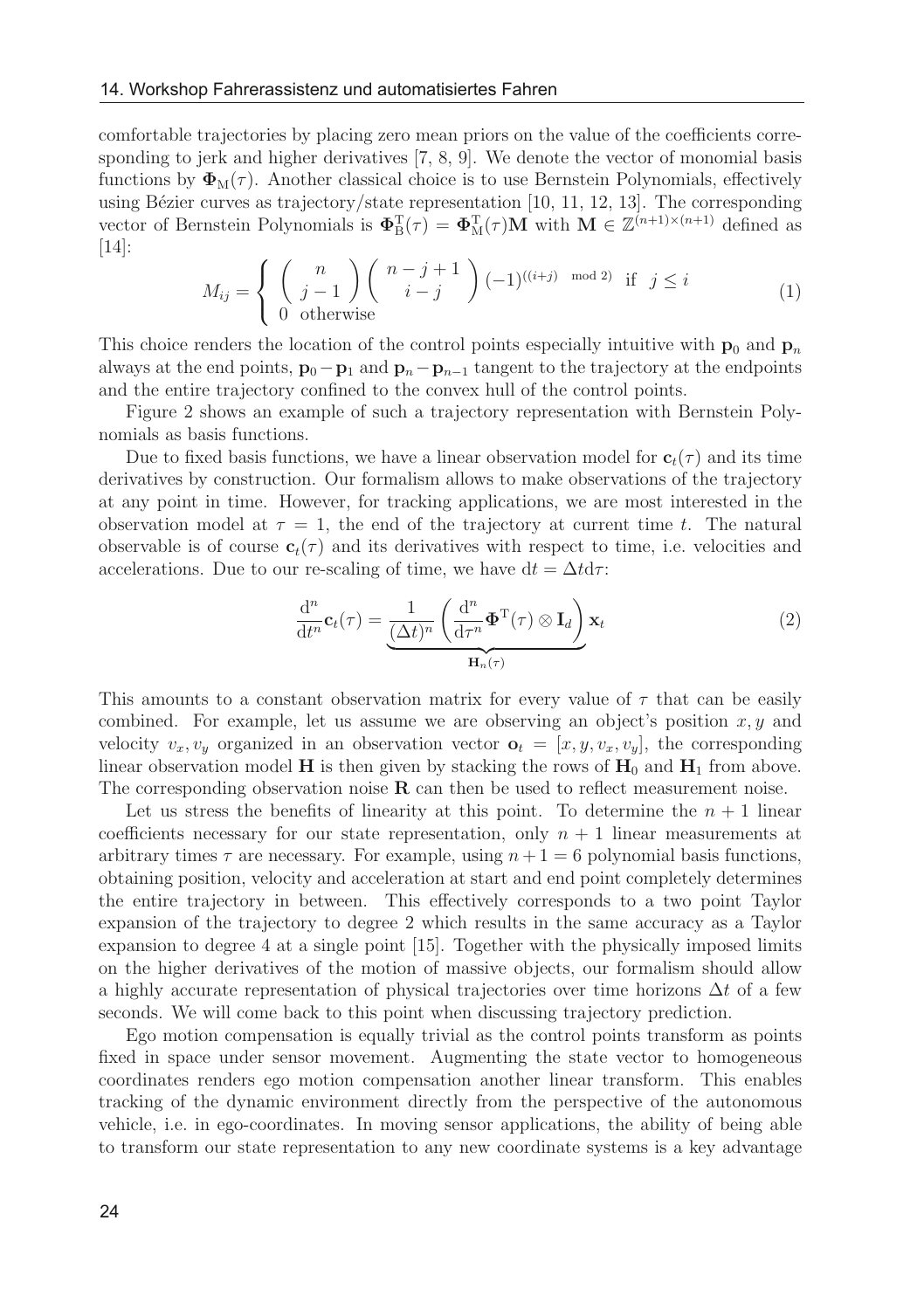

Figure 2: Example of a trajectory representation with  $n = 3, d = 2$ . The solid line corresponds to the mean trajectory and the dashed lines are samples from the density. Parameters, i.e. control points, are indicated at the mean values and with 95% confidence intervals. The red dashed ellipse encloses a 95% confidence region for the position of the object at  $\tau = 0.7$ .

over alternative state representations such as LSTM recurrent neural networks that are often employed in trajectory prediction tasks.

The next component we need in a filtering architecture is the motion model. We will consider two ways to derive a linear motion model. First, let us consider the case in which we can find a linear derivative operator **D** for our vector of basis functions:

$$
\dot{\Phi}^{\mathrm{T}}(\tau) = \Phi^{\mathrm{T}}(\tau)\mathbf{D}
$$
\n(3)

For the monomial basis functions, this derivative operator is

$$
\mathbf{D}_{\mathbf{M}} = \left[ \begin{array}{cccc} 0 & 1 & 0 & 0 & \cdots \\ 0 & 0 & 2 & 0 & \cdots \\ 0 & 0 & 0 & 3 & \cdots \\ & & \cdots & & \ddots \end{array} \right]
$$

We now observe the associativity in:

$$
\dot{\mathbf{c}}(\tau) = \dot{\mathbf{\Phi}}^{\mathrm{T}}(\tau)\mathbf{P} = (\mathbf{\Phi}^{\mathrm{T}}(\tau)\mathbf{D})\mathbf{P} = \mathbf{\Phi}^{\mathrm{T}}(\tau)(\mathbf{D}\mathbf{P}) = \mathbf{\Phi}^{\mathrm{T}}(\tau)\dot{\mathbf{P}} \tag{4}
$$

which gives us a linear motion model for the control points  $\dot{\mathbf{P}} = \mathbf{DP}$  and consequently for our state vector:

$$
\frac{\mathrm{d}}{\mathrm{d}t}\mathbf{x} = \frac{1}{\Delta t}(\mathbf{D} \otimes \mathbf{I}_d)\mathbf{x}
$$
\n(5)

for a given  $\delta t = \Delta t \delta \tau$  this can be integrated analytically as a matrix exponential to yield: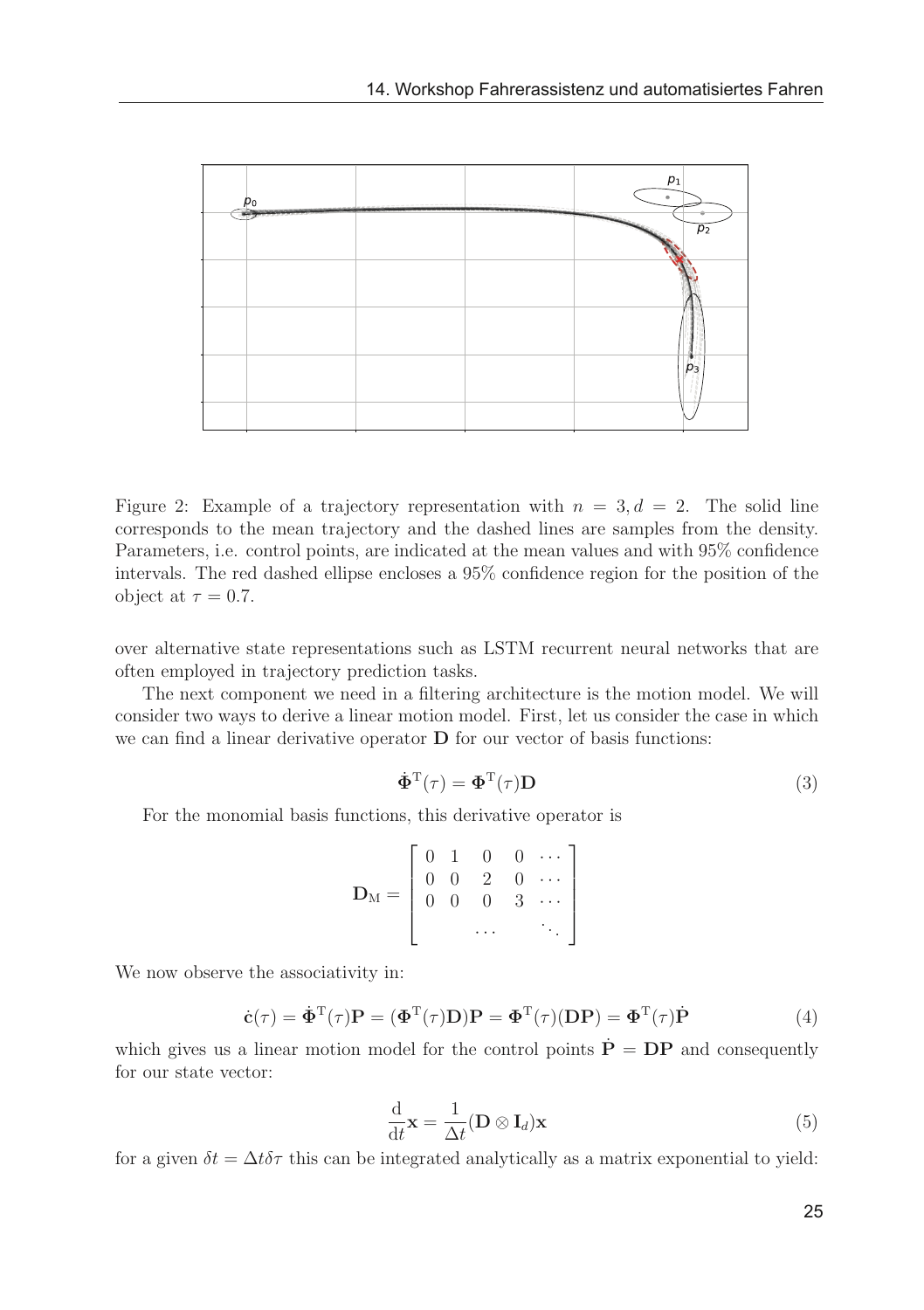$$
\mathbf{F}_{\delta t} = \exp\left(\frac{\delta t}{\Delta t}(\mathbf{D} \otimes \mathbf{I}_d)\right)
$$
  

$$
\mathbf{x}_{t+\delta t} = \mathbf{F}_{\delta t} \mathbf{x}_t
$$
 (6)

We denote the derivative for Bernstein Polynomials can be obtained from  $\mathbf{D}_M$  via a similarity transform:  $D_B = M^{-1}D_MM$ .

The second way of generating a motion model is derived from a fit procedure: Assume at time t, we had  $m \leq n+1$  samples of a trajectory  $\mathbf{c}_t(\tau_i)$  from different times  $\tau_i$ ,  $i \in$  $\{1, ..., m\}$  between  $\tau_1 \geq 0$  and  $\tau_m \leq 1$ . We arrange these samples as the rows of an  $m \times d$ matrix  $C_t$ . We now form an  $m \times (n+1)$  matrix **B** so that row i of **B** corresponds to  $\Phi(\tau_i)$ . Then, we could estimate the control points, i.e. our state vector, as a Bayesian least square fit to the samples of the trajectory:

$$
\mathbf{P}_t = (\mathbf{B}^{\mathrm{T}} \mathbf{R}^{-1} \mathbf{B} + \mathbf{\Sigma}_{\mathrm{P}}^{-1})^{-1} \mathbf{B}^{\mathrm{T}} \mathbf{R}^{-1} \mathbf{C}_t \tag{7}
$$

Here  $\Sigma_{\rm P}$  is the covariance matrix of a possible zero mean Gaussian prior and R the covariance of Gaussian observation noise. Note that a zero mean prior is a natural assumption if one of our basis functions is constant as is the case for both  $\Phi_{\text{M}}$  and correspondingly  $\Phi_B$ . Further, this prior is the natural expression for any inductive biases one may wish to express for the motion model.

With this in mind, the way to propagate a trajectory forward in time by  $\delta t$  now is the following: From the current state estimate, i.e. the control points  $P_t$ , we generate samples along the mean of the trajectory at  $n + 1$  equal spaced  $\tau' = \frac{\delta t}{\Delta t} + i(1 - \frac{\delta t}{\Delta t})/n$ ,  $0 \le$  $i \leq n$  and then re-estimate the control points from these samples pretending they were obtained at  $\tau_i = \tau'_i - \delta t/\Delta t$ . To do this, as before, we construct the  $(n + 1) \times (n + 1)$ matrices **B** and **B**' from  $\Phi(\tau_i)$  and  $\Phi(\tau_i')$ , respectively. We then get transformed control points from

$$
\mathbf{P}_{t+\delta t} = (\mathbf{B}^{\mathrm{T}} \mathbf{B} + \mathbf{\Sigma}_{\mathrm{P}}^{-1})^{-1} \mathbf{B}^{\mathrm{T}} \mathbf{B}' \mathbf{P}_t
$$
\n(8)

Since we are estimating the new control points from samples of the mean, we don't need to consider the observation covariance matrix  $\bf{R}$  in this expression. Without a prior, this formula reduces to

$$
\mathbf{P}_{t+\delta t} = \mathbf{B}^{-1} \mathbf{B}' \mathbf{P} \tag{9}
$$

and it should be noted that (9) is consistent with our earlier approach (6) if a linear derivative operator exists:

$$
\mathbf{B}^{-1}\mathbf{B}' = \exp\left(\frac{\delta t}{\Delta t}\mathbf{D}\right) \tag{10}
$$

We thus have a linear motion model  $\mathbf{F}_{\delta t}$  for the control points that only depends on our choice of basis functions and correspondingly for the state vector  $\mathbf{x}_t$  we find

$$
\mathbf{F}_{\delta t} = ((\mathbf{B}^{\mathrm{T}} \mathbf{B} + \mathbf{\Sigma}_{\mathrm{P}}^{-1})^{-1} \mathbf{B}^{\mathrm{T}} \mathbf{B}') \otimes \mathbf{I}_d \mathbf{x}_{t+\delta t} = \mathbf{F}_{\delta t} \mathbf{x}_t
$$
\n(11)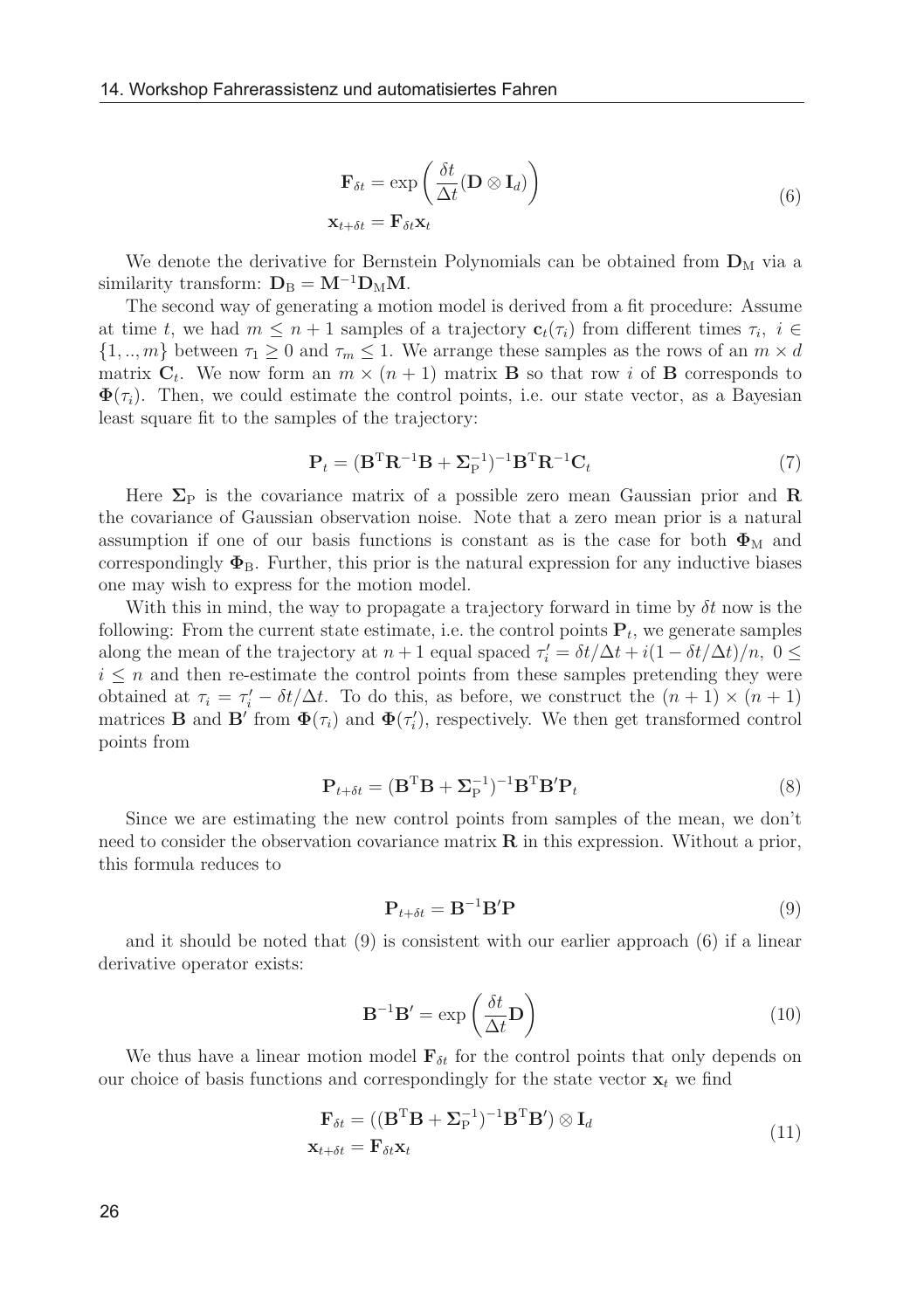

Figure 3: Example of the action of the motion model with  $\delta t = 0.3 \Delta t$ . Note how the motion model without prior follows the trajectory exactly for all points in the past, while the model with prior deviates slightly from the past estimation.

Figure 3 illustrates this on a cubic Bézier curve and exemplifies the differences of the motion model with and without the use of a prior.

With this, we have a compact representation of object trajectories together with linear observation and motion models that enables closed form updates under a Gaussian density assumption. Thus, it can serve as a drop in replacement in any object tracker, both single object or multi-object. Observations at the most recent time point  $\tau = 1$  are naturally absorbed into the tracked trajectory via the observation matrix  $H(\tau)$  and the linear motion model  $\mathbf{F}_{\delta t}$  propagates the trajectory forward in time.

## 3 Trajectory Prediction

So far, we only absorb actual observations and thus are limited to track past trajectories. However, if the proposed representation is accurate for past trajectories, then it is equally adequate for future trajectories. For future trajectories, we use the semantics of  $\tau = 0$ corresponding to t and  $\tau = 1$  corresponding to  $t + \Delta t$ .

As discussed, for  $n+1$  basis functions, we only need  $n+1$  linear measurements to fully determine the trajectory over the entire duration of  $\Delta t$ . With  $n + 1 = 6$  and position, velocity and acceleration given at the start  $\tau = 0$ , we only need 3 more observations and the natural choice is position, velocity and acceleration at the end  $\tau = 1$ . We denote these hypothetical measurements "pseudo-observations" of at  $\tau = 1$  to differentiate them from actual observations o used for tracking. This concept of pseudo-observations at a constant time horizon is motivated by the rich literature on driver modeling [7] and preview control of vehicles [16, 17].

For vehicles, the road topology gives us a finite number of path options in the form of center-lines and we choose to restrict the position of our endpoints to lie on these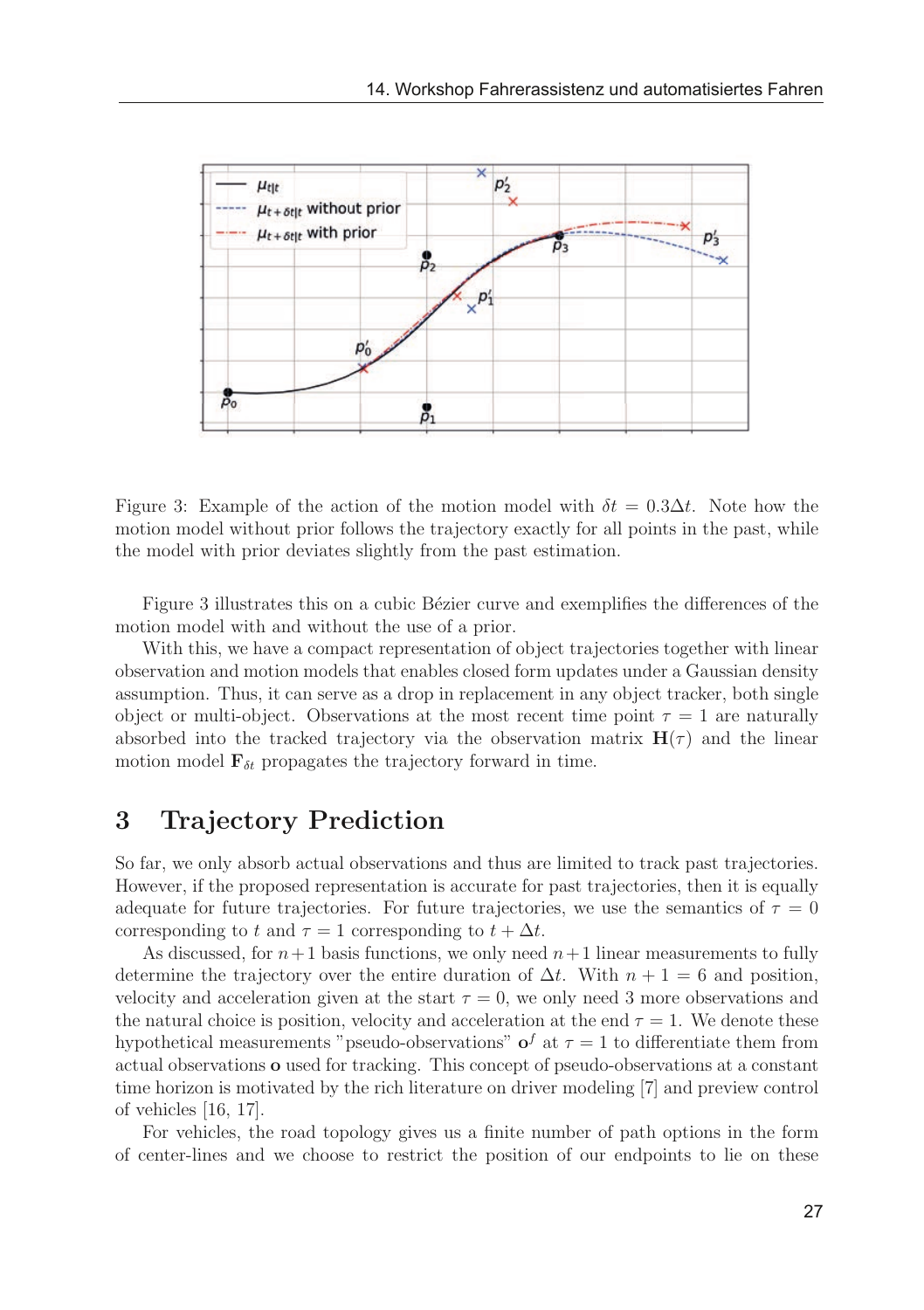path options [18, 19, 20]. We further choose to restrict velocities and accelerations at the endpoints to be tangent to the path option. We thus only have to find the position along the path option, the longitudinal velocity and acceleration. This choice deliberately rules out the possibility for pseudo-observations on lane boundaries for example. For the time horizons considered here, there will generally not be enough evidence to distinguish such a hypothesis from either a completed lane change or a keep lane hypothesis. Note that this does not rule out predicting an object's position away from center-lines at intermediate times between t and  $t + \Delta t$  - it just rules this out for pseudo-observations at  $t + \Delta t$ . If an object indeed crosses a lane boundary at  $t + \Delta t$ , our measurements will certainly lend support to the hypothesis of a lane change at some later point in time  $t' \in (t, t + \Delta t)$ when we consider pseudo-observations at  $t' + \Delta t$ .



Figure 4: The static and dynamic environment shape the long term path options for a traffic participant. The distribution of vehicle states at  $t+\Delta t$  is generally multi-modal and influenced not only by the static environment but also by other traffic participants. This multi-modal structure of the long term options shapes the expected state distribution in short time horizons  $t + \delta t$ .

Figure 4 illustrates this concept for a single vehicle in two different environmental contexts. In each environment, there are  $K = 3$  path options for the vehicle. The pseudoobservations along these path options are uncertain in position, velocity and acceleration. However, since we can assume continuity of trajectories in position, velocity and acceleration, the hypothesized object state at  $\tau = 1$  and the current vehicle state at  $\tau = 0$  fully define a trajectory and we can propagate back the uncertainty of the pseudo-observation from  $\tau = 1$  to  $\tau = \delta t/\Delta t$  when we will receive the next actual observation of the vehicle dynamics. Note that due to the multitude of path options, we obtain a mixture distribution for expected vehicle dynamics in a short time horizon. This means, conditioned on the  $K$  pseudo-observation, we could consider  $K$  different motion models:

$$
P_{t+\delta t|t}^k = \int \mathrm{d} \mathbf{x}_t P(\mathbf{x}_{t+\delta t}|\mathbf{x}_t, \mathbf{o}_k^f) P_{t|t}
$$
\n(12)

The probability, which of the path options is likely taken, is then evaluated in light of new evidence together with a prior probability  $P(\mathbf{o}_k^f)$  of the path option (which may be uniform):

$$
P(\mathbf{o}_{k}^{f}|\mathbf{o}_{t+\delta t}) = \frac{P(\mathbf{o}_{k}^{f}) \int d\mathbf{x}_{t+\delta t} P(\mathbf{o}_{t+\delta t}|\mathbf{x}_{t+\delta t}) P_{t+\delta t|t}^{k}}{\sum_{k'} P(\mathbf{o}_{k'}) \int d\mathbf{x}_{t+\delta t} P(\mathbf{o}_{t+\delta t}|\mathbf{x}_{t+\delta t}) P_{t+\delta t|t}^{k'}} \tag{13}
$$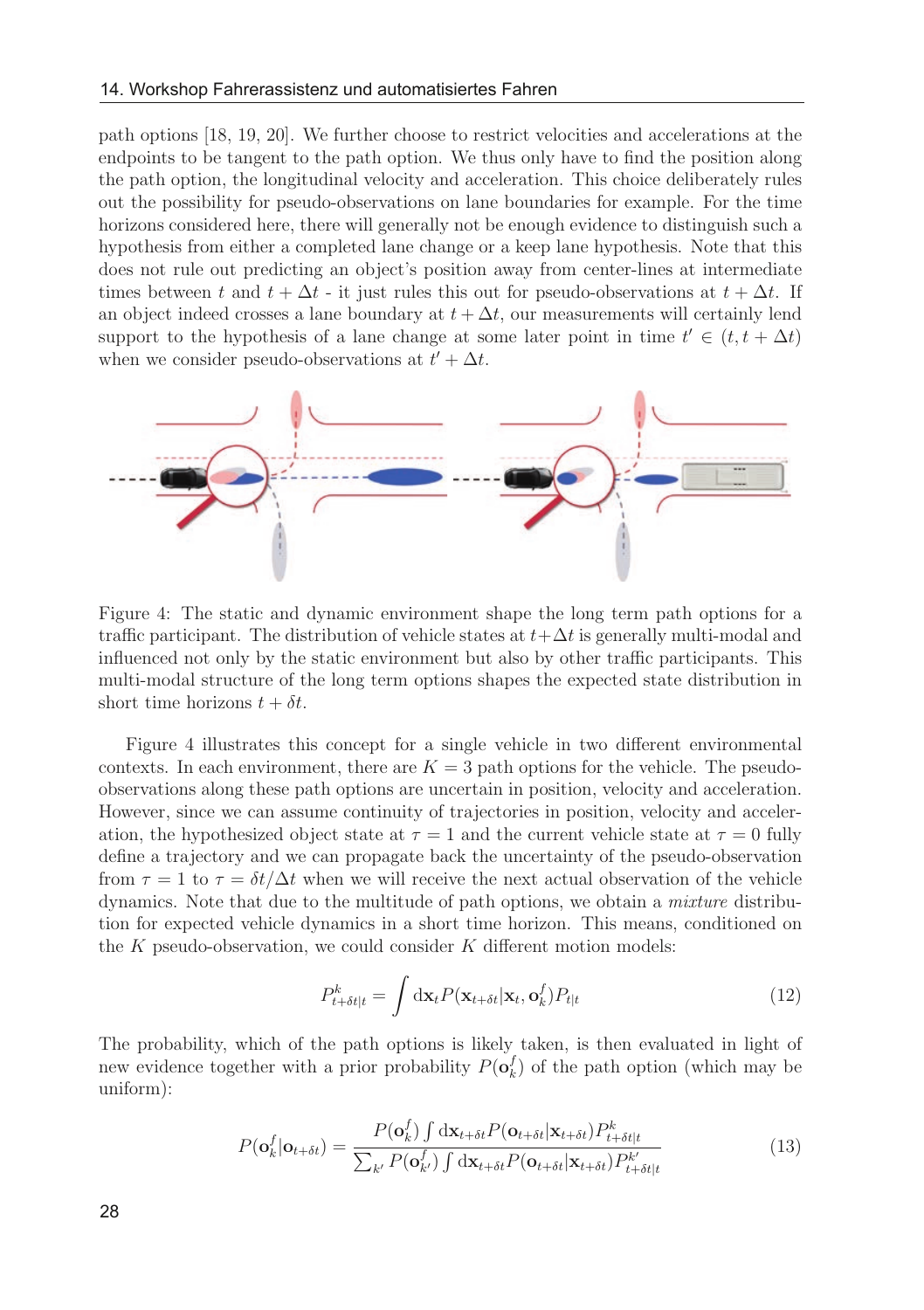A sensible choice for the pseudo-observations is to select the furthest point in the path together with velocity and acceleration that is reachable without violating comfort levels [8, 21, 22]. We are free to choose the uncertainties at  $\tau = 1$ . This approach is similar to [18, 23] but instead of forward generating the hypotheses, we interpolate back from a single step prediction. Another excellent choice is to employ a Gaussian Process conditioned on the past trajectory and the path ahead to provide an estimate of both mean and covariance of our pseudo-observations [24]. The covariances of the pseudo-observations must be large enough as to cover the option space plausibly, but small enough as to be discriminative in the near future.

Figure 5 illustrates this concept numerically in a toy example. A single vehicle approaches the crossing. The road topology provides three path options. We construct plausible end states as pseudo-observations at  $t + \Delta t$  with  $\Delta t = 5s$  for each of these options together with associated uncertainties. From a common initial condition, we simulate three actual vehicle trajectories along these path options. Note how these actual trajectories deviate from the mean hypothesized trajectories due the holonomic constraints of the vehicle and the cost function of the vehicle controller.



Figure 5: A vehicle approaches a crossing at time  $t = 0$  with  $v_0 = 10m/s$ ,  $a_0 = 0$  with three hypotheses of future motion: a right turn, going straight across and decelerating possibly due a leading vehicle, and changing lanes and accelerating to overtake the leading vehicle. We show 95% confidence ellipses for pseudo-observations at  $t+5s$  and the resulting mean trajectory for each hypothesis. With individual markers, we denote three actual trajectories obtained from simulating a vehicle along these path options for 5s.

We are now interested at what point along the vehicle trajectory, it is possible to differentiate which of the options is actually chosen. Figure 6 illustrates this. If we only compare the vehicle's position to the expectation from each hypothesis, we reach high confidence at around 1s into the scene, (Figure 6, top). If we additionally consider the velocity, high confidence is reached at about 0.5s (Figure 6, middle). Also note how the turn right maneuver is competing with the decelerating straight maneuver early into the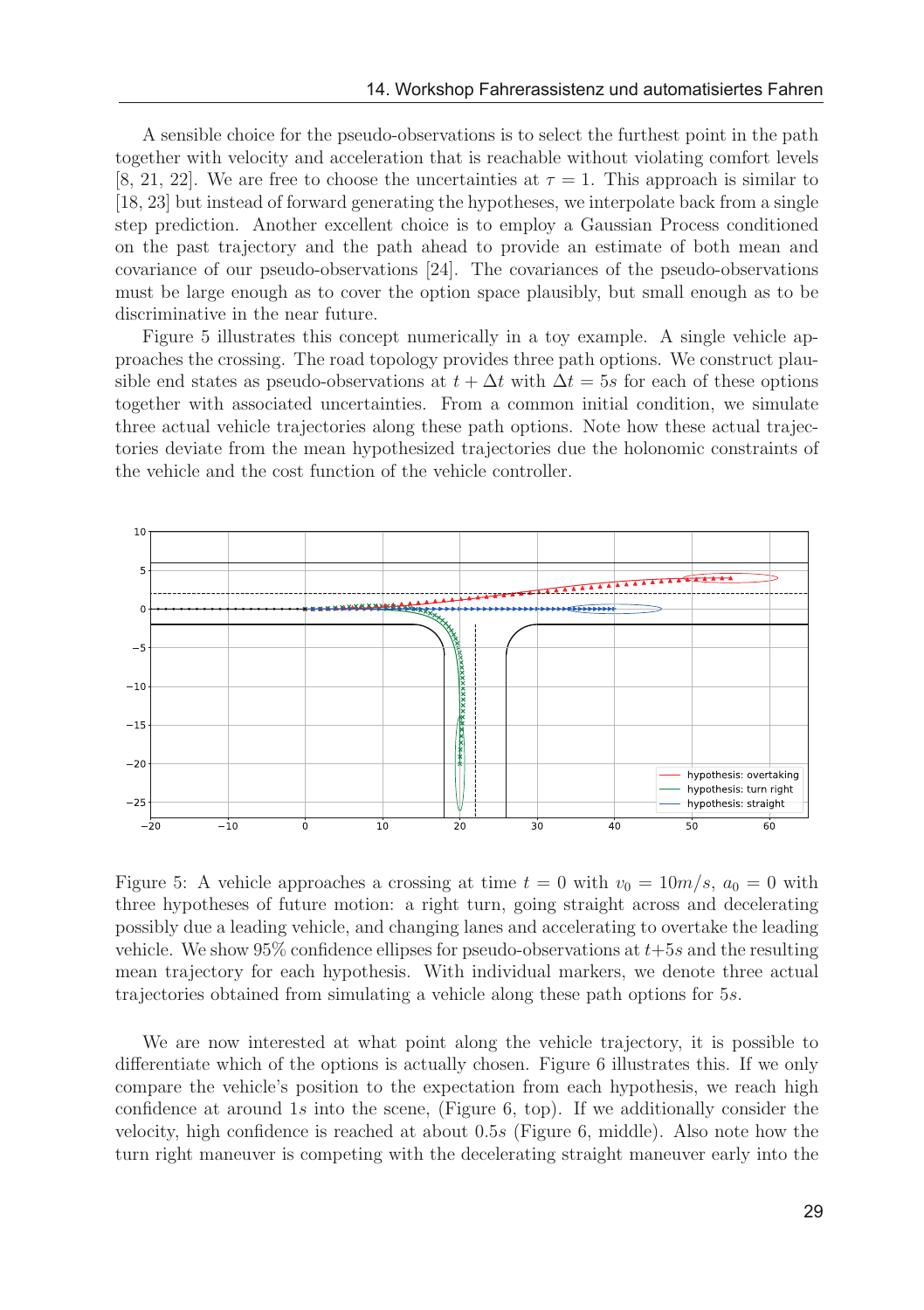scene as both maneuvers are decelerating and the simulated vehicle veers slightly to the left to increase the turn radius before the right turn. The bottom of Figure 6 shows the marginal covariances of the hypothesized trajectories at  $t = 1s$  into the scene together with the actual measurement of the three simulated trajectories.



Figure 6: Top: The posterior probability of each hypothesis from Figure 5 for each of the actually driven trajectories when considering only position information. Middle: When considering both position and velocity. **Bottom:** Distribution of the hypotheses dynamical variables at  $t = 1s$  into the situation together with measured quantities from driven trajectories. Colors and markers correspond to Figure 5.

In a live system running at sub second cycle times  $\delta t$  the difference between future options may be too small to differentiate between them, in particular as current state estimates and pseudo-observations are updated at this cycle time, too, and by construction, the end of a tracked trajectory is always 100% compatible with all future trajectories resulting form pseudo-observations. Hence, the current vehicle state does not provide any evidence about which of the future options an object is going to take. We can, however, check the compatibility of the past trajectory with a future option at the current point in time. For this, we form a transition trajectory from observations made at  $t - \alpha \Delta t$  on the past tracked trajectory and at  $t+(1-\alpha)\Delta t$  on the hypothesised trajectory. Typical values for  $\alpha\Delta t$  are in the range of 0.5s identified in our preceding analysis. On this transition trajectory, we find the expectation for the current kinematic object state at  $\tau = \alpha$ . The higher the compatibility between past and future trajectory, the closer this expectation will match the current kinematic vehicle state. This effectively corresponds to an "observation likelihood" for future trajectories. This approach is similar in spirit to multiple model filters [25], but here, the "models" are constructed from pseudo-observations for given path options.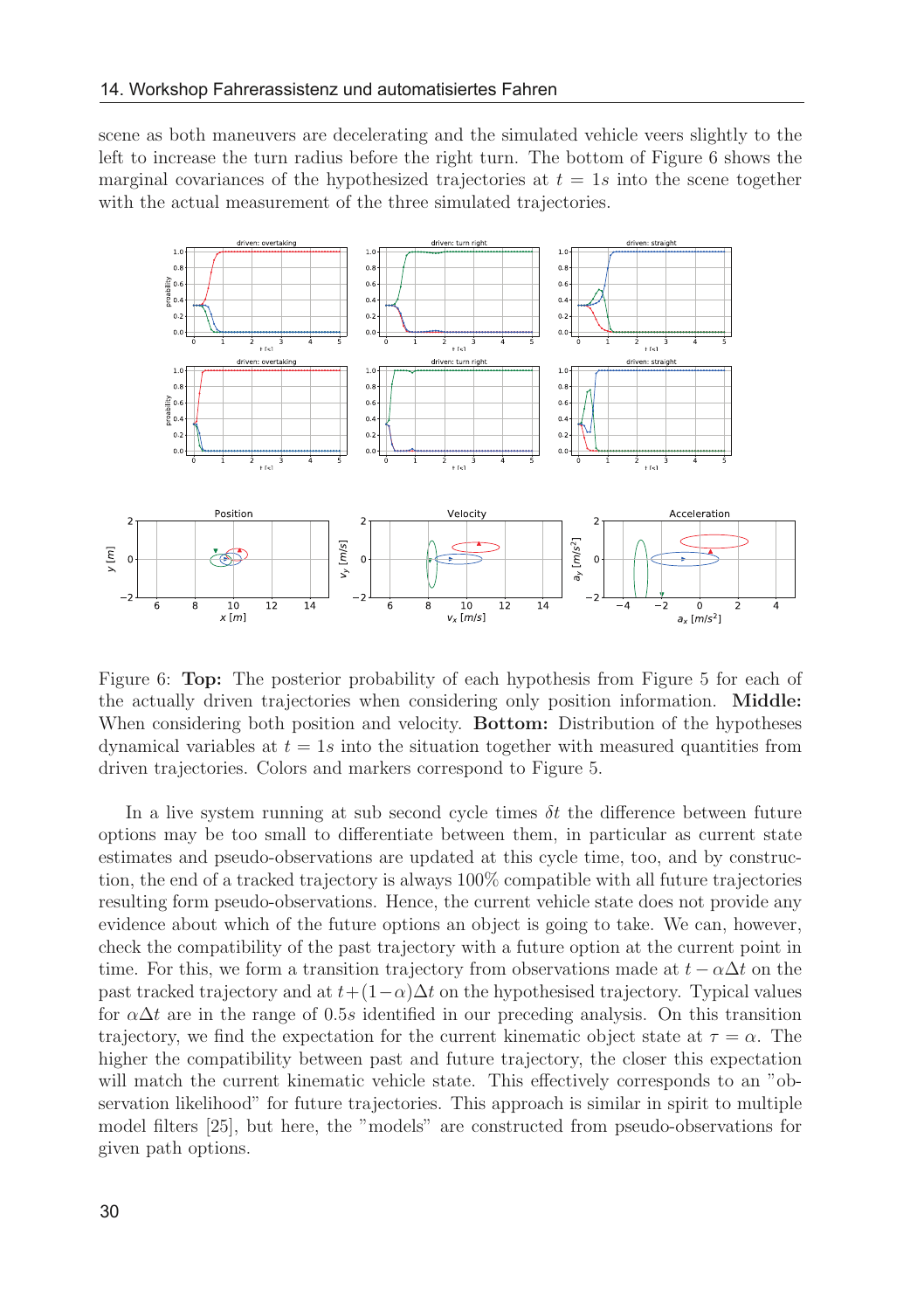We can leverage this observation likelihood directly in the framework of a multihypotheses tracking algorithm. Before the data association step, we augment each local hypothesis (corresponding to a single tracked object) with its possible path-options and pseudo-observations. The entries in the cost matrix during the data association step are then calculated from the observation likelihood of the transition trajectories as described above [5]. That is, we effectively employ (12) in the calculation of the observation likelihood. The standard data association algorithm (Murty's Algorithm [26, 27]) now produces a ranking of the most likely assignments of object detections to local hypotheses under the constraint that all object detections are assigned and each local hypothesis is assigned at most one observation. Each of these assignments forms a new global hypothesis weighted by its total likelihood and, thus, provides a multi-modal multi-object representation of the scene. We alter this algorithm slightly by adding the additional group constraint that in each global hypothesis, only one of the possible futures for a local hypothesis can be present. This constraint can be fulfilled trivially for the most likely global hypothesis by considering only the maximum entry in each group of future trajectories. As Murty's algorithm generates alternative assignments from this globally optimal solution, we only need to adapt the exchange rules in order to reflect the additional constraints. The resulting ranking of data associations represents a probability weighted multi-modal multi-object representation of the current traffic scene and its future development. The ranking can then be further pruned by applying additional constraints such as traffic rules. The pruning of highly probable hypotheses that violate traffic rules can be taken as a consideration of an imminent violation of traffic rules.

## 4 Conclusion

We have introduced a parametric representation for object trajectories as Markov states for object tracking together with corresponding linear motion and observation models that allow closed form Kalman filtering under a Gaussian density approximation. Albeit we have illustrated and motivated these concepts primarily with vehicles, they are by no means limited to represent vehicle trajectories. Rather, they apply to all physical traffic participants that cannot change their state of motion arbitrarily fast. We have further shown how this representation can be used in trajectory prediction tasks and how it can be integrated into multi-object multi-hypothesis trackers to represent consistent probabilistic multi-modal distributions over the future of entire traffic scenarios.

# 5 Acknowledgements

The research leading to these results is funded by the German Federal Ministry for Economic Affairs and Climate Action within the project "KI Wissen – Entwicklung von Methoden für die Einbindung von Wissen in maschinelles Lernen". The author would like to thank the consortium for the successful cooperation and Jörg Dietrich for a careful review of the manuscript.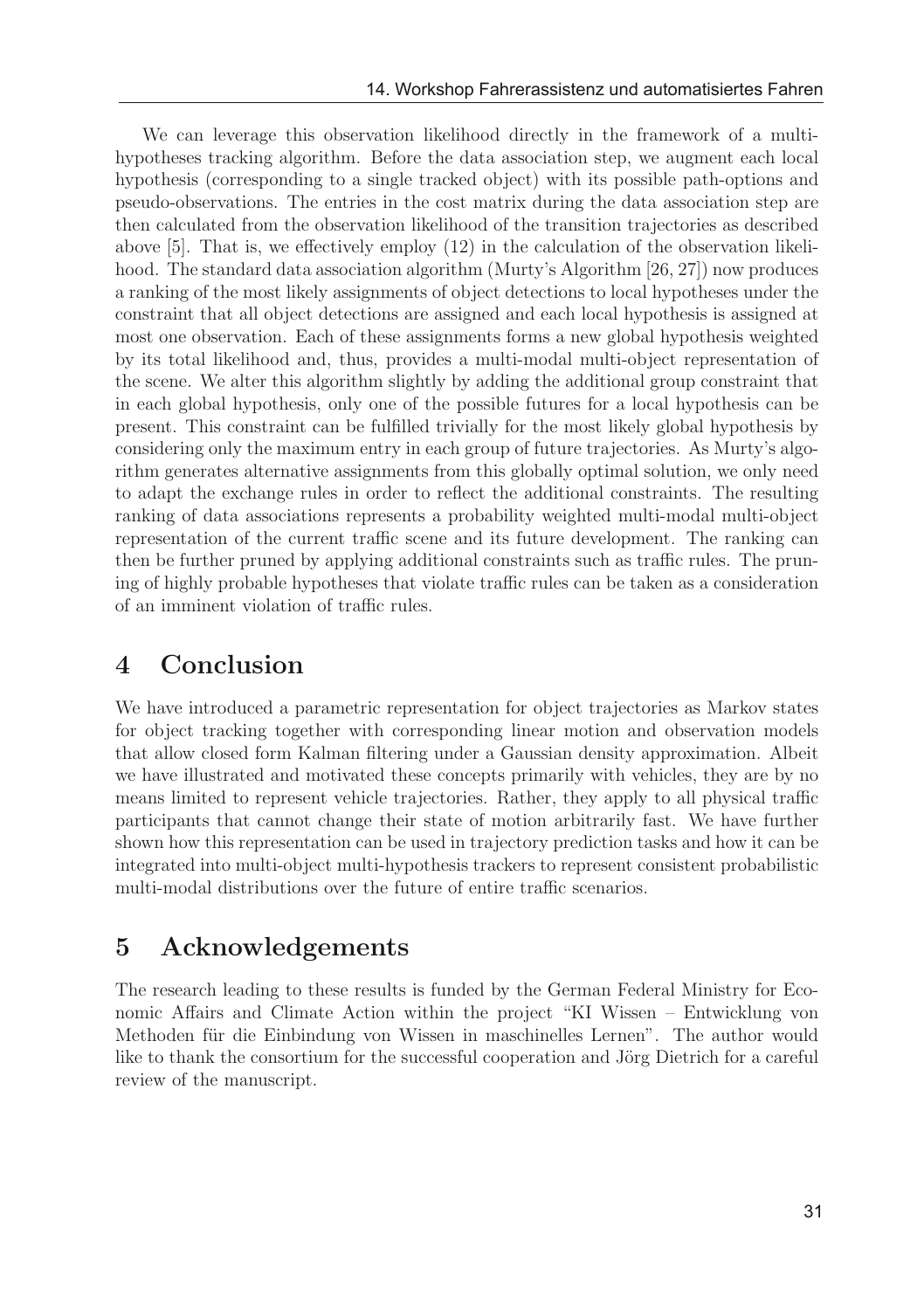#### References

- [1] S. S. Haykin, ed., Kalman filtering and neural networks. Adaptive and learning systems for signal processing, communications, and control, New York: Wiley, 2001.
- [2] T. Gindele, S. Brechtel, and R. Dillmann, "A probabilistic model for estimating driver behaviors and vehicle trajectories in traffic environments," in 13th International IEEE Conference on Intelligent Transportation Systems, (Funchal, Madeira Island, Portugal), pp. 1625–1631, IEEE, Sept. 2010.
- [3] M. Schreier, V. Willert, and J. Adamy, "An Integrated Approach to Maneuver-Based Trajectory Prediction and Criticality Assessment in Arbitrary Road Environments," IEEE Transactions on Intelligent Transportation Systems, vol. 17, pp. 2751–2766, Oct. 2016.
- [4] C. Kim, F. Li, A. Ciptadi, and J. M. Rehg, "Multiple Hypothesis Tracking Revisited," in Proceedings of the IEEE International Conference on Computer Vision (ICCV), Dec. 2015.
- [5] A. F. Garcia-Fernandez, J. L. Williams, K. Granström, and L. Svensson, "Poisson Multi-Bernoulli Mixture Filter: Direct Derivation and Implementation," IEEE Transactions on Aerospace and Electronic Systems, vol. 54, pp. 1883–1901, Aug. 2018.
- [6] K. Granström, L. Svensson, Y. Xia, J. Williams, and F. García-Fernández, "Poisson Multi-Bernoulli Mixtures for Sets of Trajectories,"  $arXiv:1912.08718$  [cs, eess, stat], Dec. 2019. arXiv: 1912.08718.
- [7] C. C. Macadam, "Understanding and Modeling the Human Driver," Vehicle System Dynamics, vol. 40, pp. 101–134, Jan. 2003.
- [8] I. Bae, J. Moon, J. Jhung, H. Suk, T. Kim, H. Park, J. Cha, J. Kim, D. Kim, and S. Kim, "Self-Driving like a Human driver instead of a Robocar: Personalized comfortable driving experience for autonomous vehicles," arXiv:2001.03908 [cs, eess], Jan. 2020. arXiv: 2001.03908.
- [9] H. Hayati, D. Eager, A.-M. Pendrill, and H. Alberg, "Jerk within the Context of Science and Engineering—A Systematic Review," Vibration, vol. 3, pp. 371–409, Oct. 2020.
- [10] F. de Dilectis, D. Mortari, and R. Zanetti, "Bézier Description of Space Trajectories," Journal of Guidance, Control, and Dynamics, vol. 39, pp. 2535–2539, Nov. 2016.
- [11] J. J. Faraway, M. P. Reed, and J. Wang, "Modelling three-dimensional trajectories by using Bézier curves with application to hand motion: *Modelling Three-dimensional* Trajectories," Journal of the Royal Statistical Society: Series C (Applied Statistics), vol. 56, pp. 571–585, Nov. 2007.
- [12] R. Hug, W. Hübner, and M. Arens, "Modeling continuous-time stochastic processes using N-Curve mixtures.," CoRR, 2019.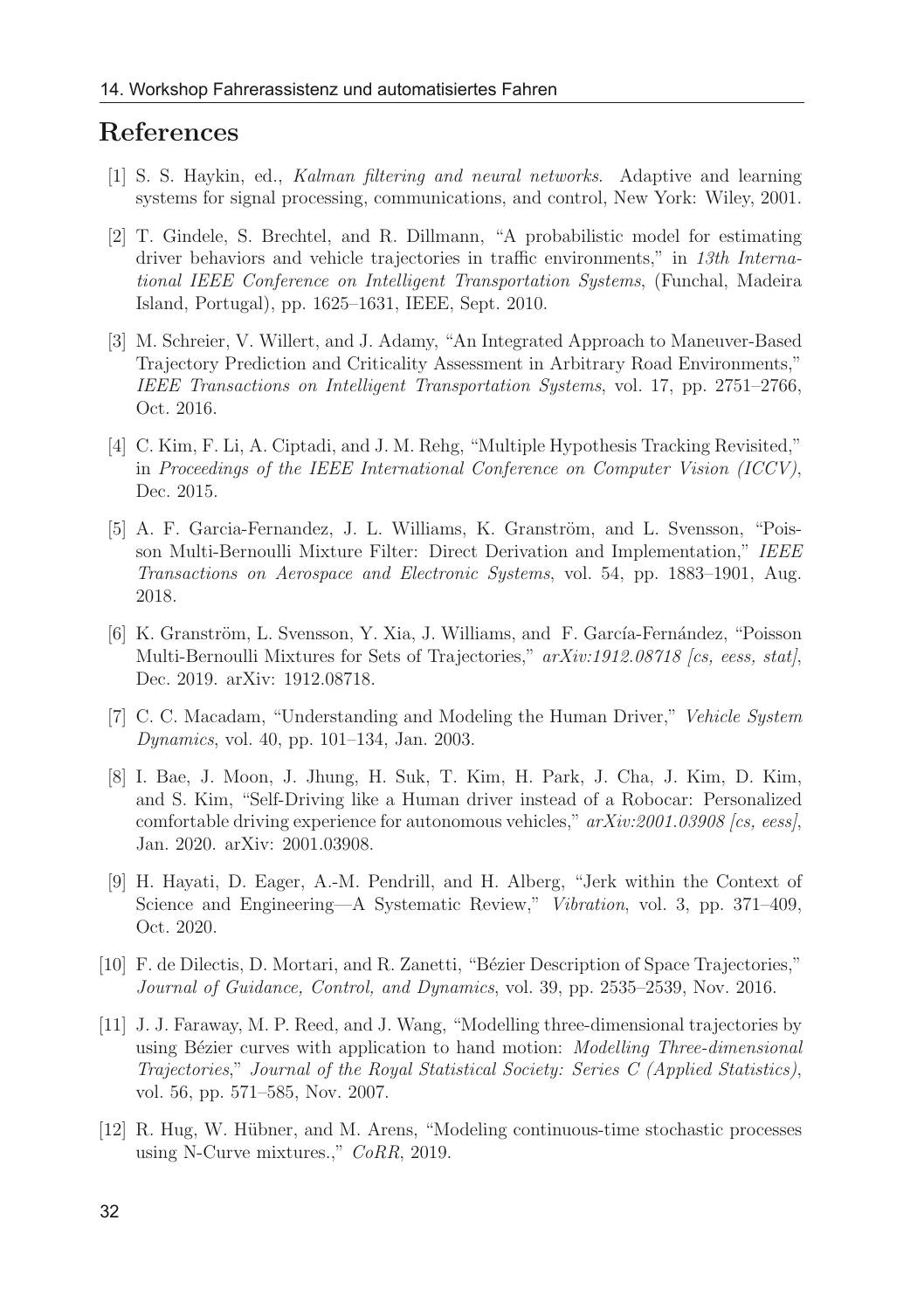- [13] M. Werling, J. Ziegler, S. Kammel, and S. Thrun, "Optimal trajectory generation for dynamic street scenarios in a Fren $\&\#x00E9$ ; Frame," in 2010 IEEE International Conference on Robotics and Automation, (Anchorage, AK), pp. 987–993, IEEE, May 2010.
- [14] S. Ray and P. Nataraj, "A Matrix Method for Efficient Computation of Bernstein Coefficients.," Reliab. Comput., vol. 17, no. 1, pp. 40–71, 2012.
- [15] R. Estes and E. Lancaster, "Two-point taylor series expansions," tech. rep., Goddard Space Flight Center, Greenbelt, Maryland, 1966.
- [16] M. F. Land and D. N. Lee, "Where we look when we steer," Nature, vol. 369, pp. 742– 744, June 1994.
- [17] O. Lappi, "Future path and tangent point models in the visual control of locomotion in curve driving," Journal of Vision, vol. 14, pp. 21–21, Oct. 2014.
- [18] D. Petrich, T. Dang, D. Kasper, G. Breuel, and C. Stiller, "Map-based long term motion prediction for vehicles in traffic environments," in 16th International IEEE Conference on Intelligent Transportation Systems (ITSC 2013), (The Hague, Netherlands), pp. 2166–2172, IEEE, Oct. 2013.
- [19] C. Yang, M. Bakich, and E. Blasch, "Nonlinear constrained tracking of targets on roads," in 2005 7th International Conference on Information Fusion, vol. 1, pp. 8–pp, IEEE, 2005.
- [20] C. Yang and E. Blasch, "Fusion of tracks with road constraints," tech. rep., AIR FORCE RESEARCH LAB WRIGHT-PATTERSON AFB OH SENSORS DIREC-TORATE, 2008.
- [21] G. Arechavaleta, J.-P. Laumond, H. Hicheur, and A. Berthoz, "An Optimality Principle Governing Human Walking," IEEE Transactions on Robotics, vol. 24, pp. 5–14, Feb. 2008.
- [22] A. Takahashi, T. Hongo, Y. Ninomiya, and G. Sugimoto, "Local Path Planning And Motion Control For Agv In Positioning," in Proceedings. IEEE/RSJ International Workshop on Intelligent Robots and Systems '. (IROS '89) 'The Autonomous Mobile Robots and Its Applications, (Tsukuba, Japan), pp. 392–397, IEEE, 1989.
- [23] Q. Tran and J. Firl, "Modelling of traffic situations at urban intersections with probabilistic non-parametric regression," in 2013 IEEE Intelligent Vehicles Symposium (IV), (Gold Coast City, Australia), pp. 334–339, IEEE, June 2013.
- [24] J. Wiest, M. Hoffken, U. Kresel, and K. Dietmayer, "Probabilistic trajectory prediction with Gaussian mixture models," in 2012 IEEE Intelligent Vehicles Symposium, (Alcal de Henares , Madrid, Spain), pp. 141–146, IEEE, June 2012.
- [25] E. Mazor, A. Averbuch, Y. Bar-Shalom, and J. Dayan, "Interacting multiple model methods in target tracking: a survey," IEEE Transactions on Aerospace and Electronic Systems, vol. 34, pp. 103–123, Jan. 1998.